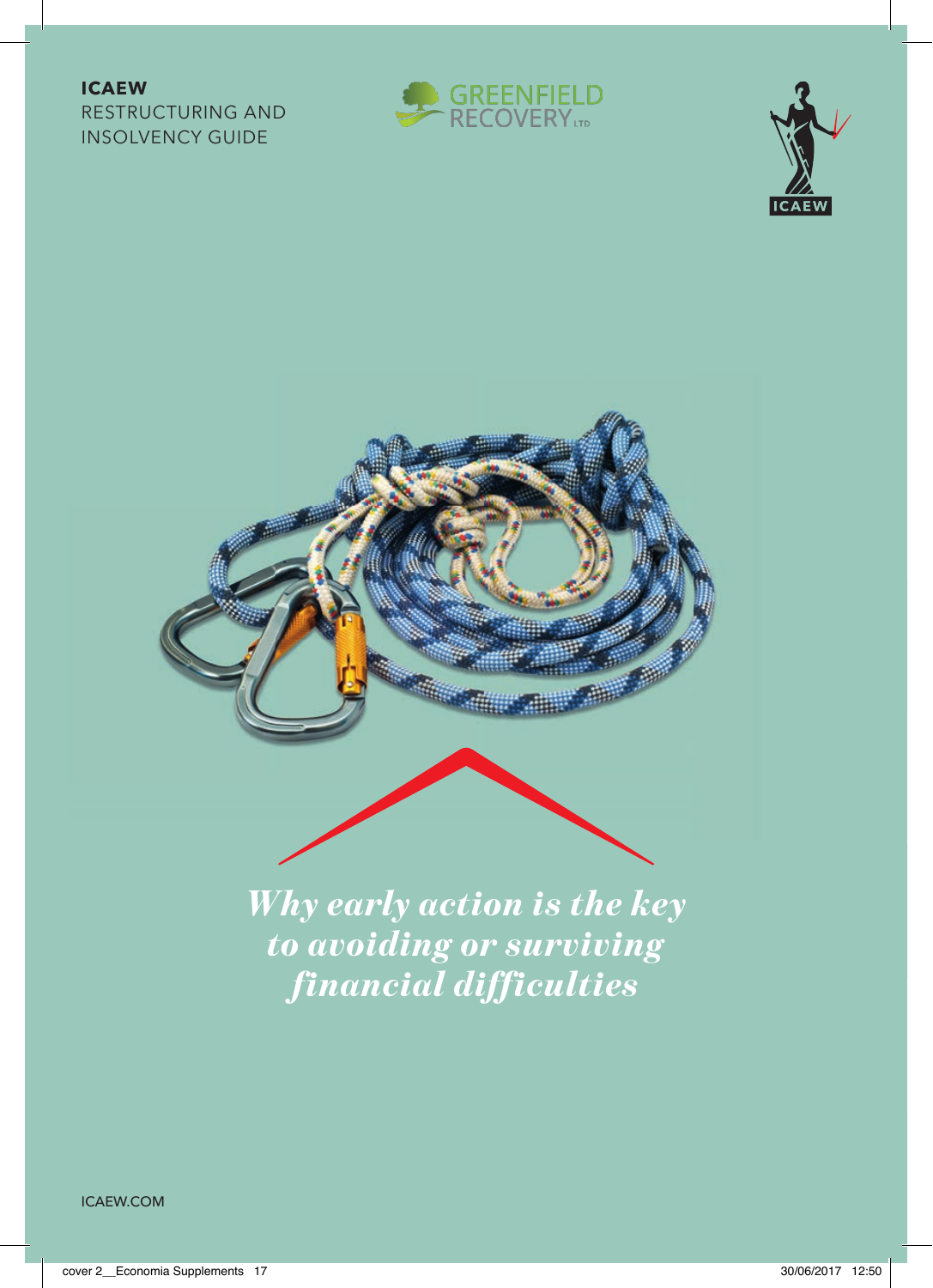

## Licensed Insolvency Practitioners

## Discover Your Options Today

If you are uncertain as to the right path for your company then call 0121 201 1720 and speak to an insolvency expert at Greenfield Recovery Ltd.

The sooner you do, the more choices will be available to you as a director or owner of a company with financial distress.

0121 201 1720 | Competitive | National

Visit: www.greenfieldrecovery.co.uk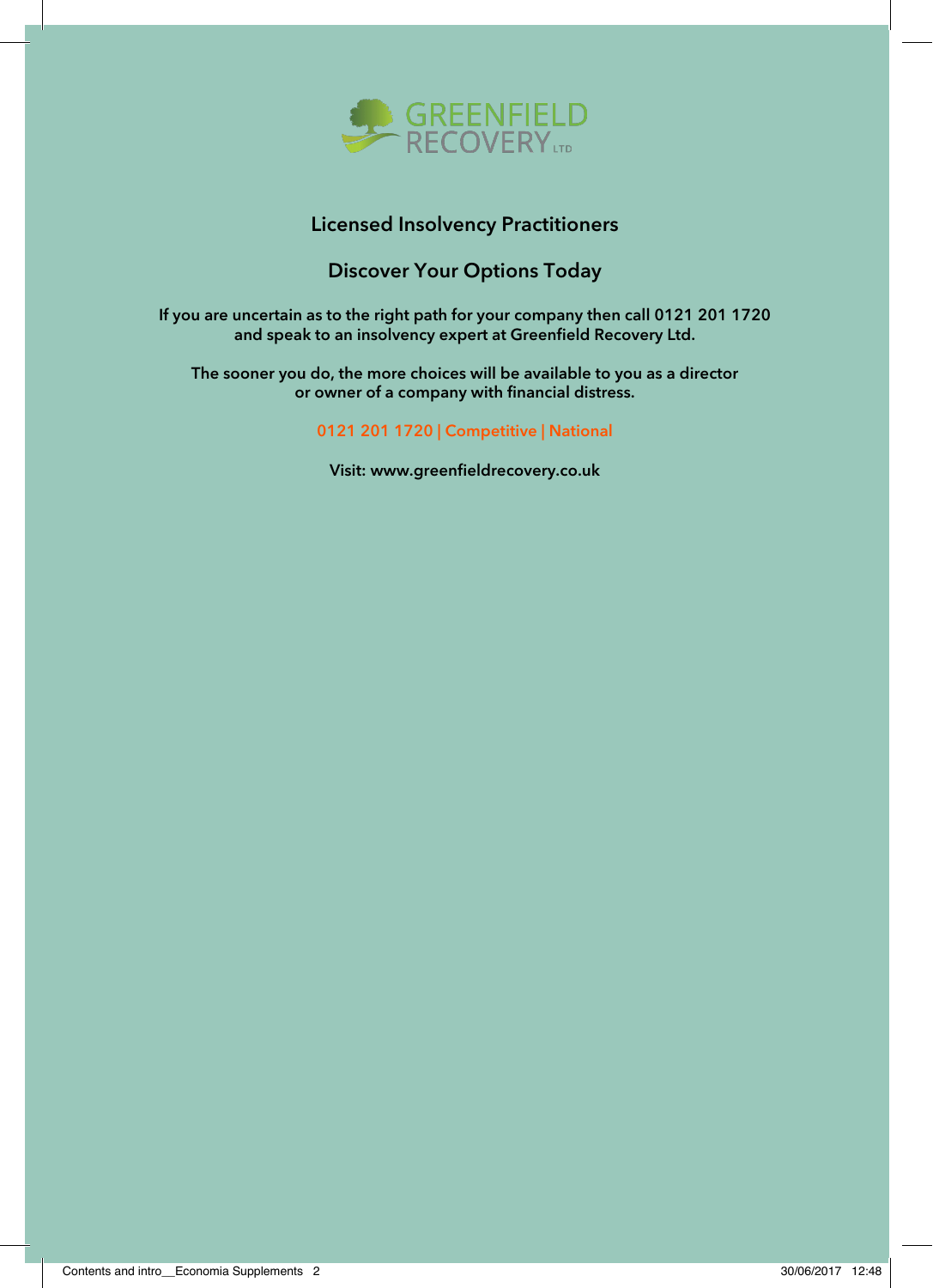## *Contents*



© ICAEW 2017. ALL RIGHTS RESERVED. IF YOU WANT TO REPRODUCE OR REDISTRIBUTE ANY OF THE MATERIAL IN THIS PUBLICATION, YOU SHOULD FIRST GET ICAEW'S PERMISSION IN WRITING. ICAEW WILL NOT BE LIABLE FOR ANY RELIANCE YOU PLACE ON THE INFORMATION IN THIS MATERIAL. YOU SHOULD SEEK INDEPENDENT ADVICE.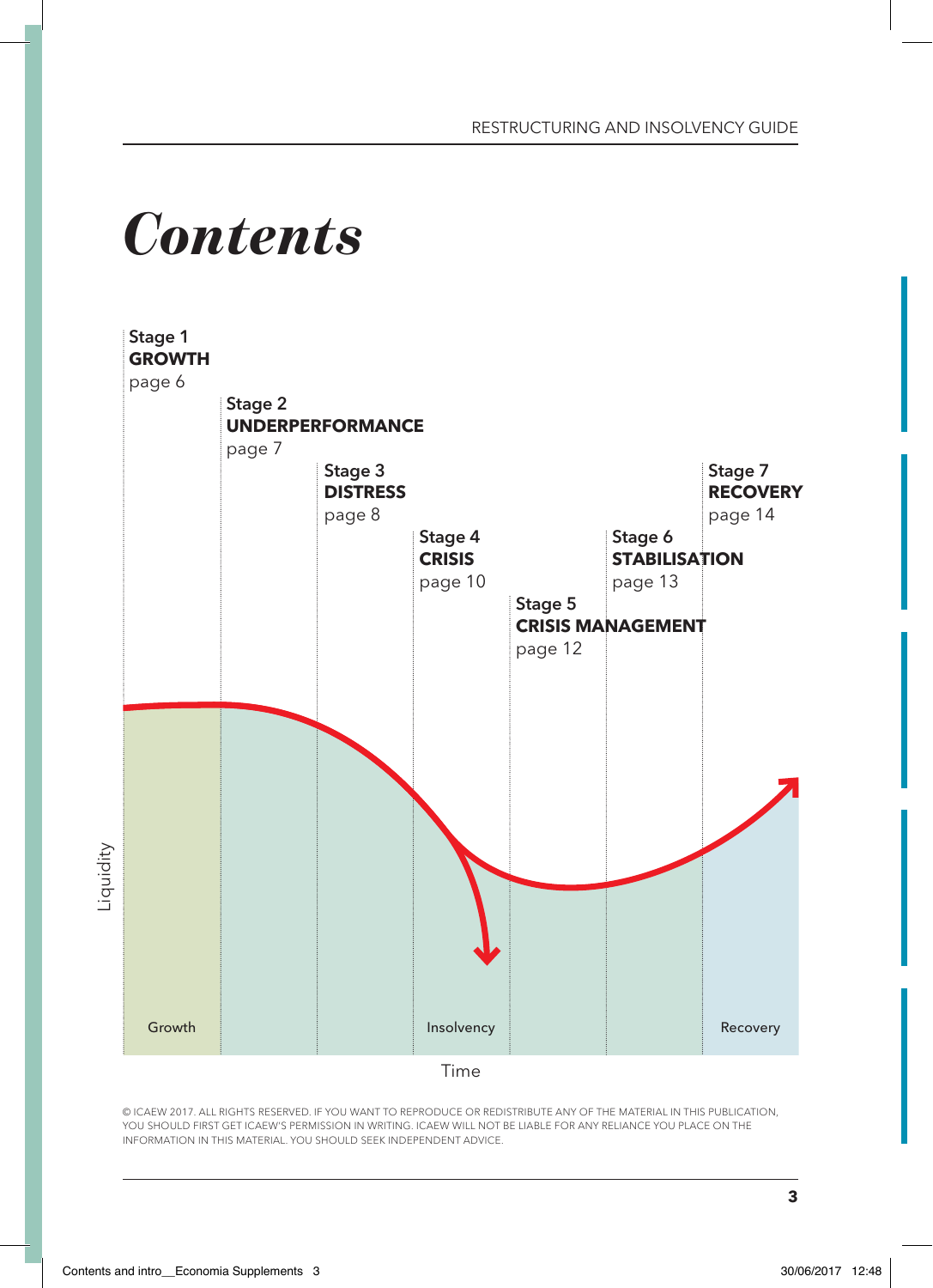## *Introduction*

Most people launching a new business do so with hope and optimism. While only a handful expect their business to change the world, all hope it will succeed. But most also know that along the way they will experience challenging times. Cash rarely flows in the steady stream business owners would like. The cost of business can rise sharply and unexpectedly. This can make managing liquidity (the ability to access funds to meet outgoings) tough. The difference between businesses that survive and thrive and those that fail is how well they manage difficulties.

This guide is about how to cope with difficult situations, recognising issues early when they arise, and seeking the right advice at the right time from the right professionals. That might be a restructuring professional or a licensed insolvency practitioner (IP).

Insolvency – for businesses and individuals – remains difficult to talk about. There is still 'failure stigma' attached to even asking an IP for advice. But should this be the case?

There are many reasons for seeking advice from an IP or restructuring expert. It's important to remember that while this advice can include putting a business into a formal insolvency procedure, not every visit to an IP leads to insolvency and it can involve advice that saves businesses.

Many owners will confirm that running a business is rarely simple and businesses don't always grow in a straight line. But how can you distinguish between a temporary dip and terminal decline? Keeping an eye on what is known as the 'decline and recovery curve' (see page 3) can help.

This shows how a business in trouble finds liquidity getting steadily worse over time. There comes a point when formal insolvency is the only option.

Being aware of the dangers from a very early stage and knowing whether they are at the start of a long-term decline, or merely going through a short dip, can help owners take the early action that can save their business.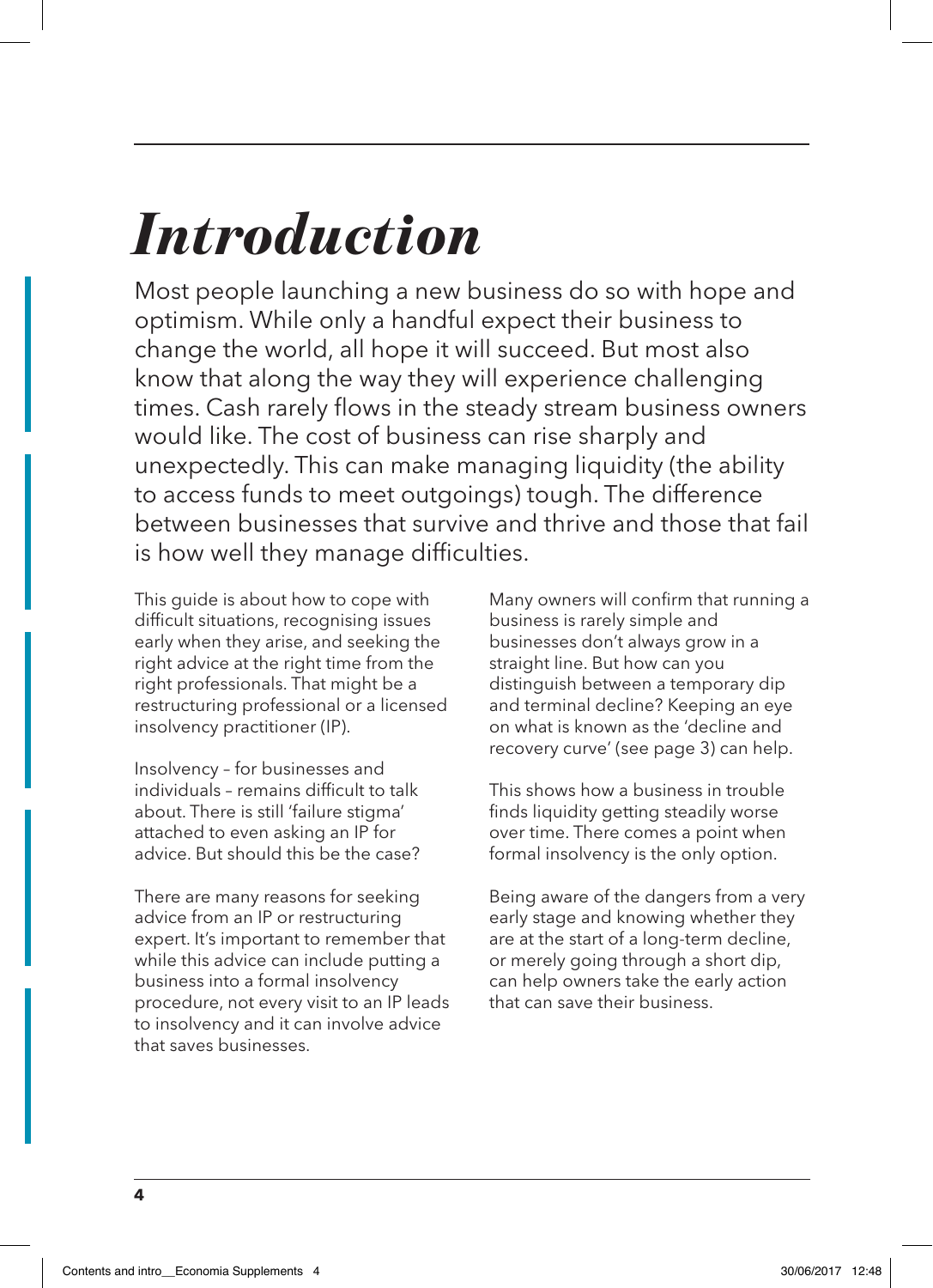## **INSOLVENCY AT A GLANCE**

Insolvency describes a situation when a company or individual can't pay what they owe on time, or when the value of their assets is less than the money they owe. This quide deals with insolvency in relation to companies. The law (mainly the Insolvency Act 1986) sets out formal legal processes for insolvent companies. Not every business with a debt problem ends up needing a formal solution.

An IP is appointed under the law to perform a specific role in formal insolvency procedures. There are different types of insolvency procedure for businesses (see page 11) including company voluntary arrangements (CVAs), administration, liquidation and receivership. Which route is taken depends on a combination of factors.

IPs sort out difficult situations for organisations including sole traders, businesses, partnerships, limited liability partnerships and limited companies. They offer guidance to try and rescue a business. If that's not possible, they may be appointed to handle a formal insolvency.

The work of an IP involves dealing with often-competing interests, but their main duty is to look after creditors' interests. In some cases, the IP will give advice to a company in financial difficulty before a formal process begins. On other occasions it is possible that a company's bank might ask the IP to conduct a review of its viability. The principle in insolvency procedures is that any funds available should be distributed fairly between creditors. Creditors in the same category receive an equal percentage of what they're owed. The IP must comply with the law and can't decide who to pay first. Some creditors are classified as secured or preferential and are paid before other, unsecured (or ordinary) creditors from certain categories of assets.

Secured creditors are creditors who hold a fixed charge or security on an asset, or a debenture over a company's assets, and have the right to sell these assets to recover debt. Preferential creditors are employees owed any money. HMRC used to be preferential, but isn't any more. Everyone else is what is usually called an unsecured creditor.

The Official Receiver is a civil servant working for the Insolvency Service, dealing with investigations on compulsory liquidation cases. In some cases an IP won't be appointed and the Official Receiver will deal with all aspects of the liquidation. The Official Receiver may also deal with an individual's bankruptcy.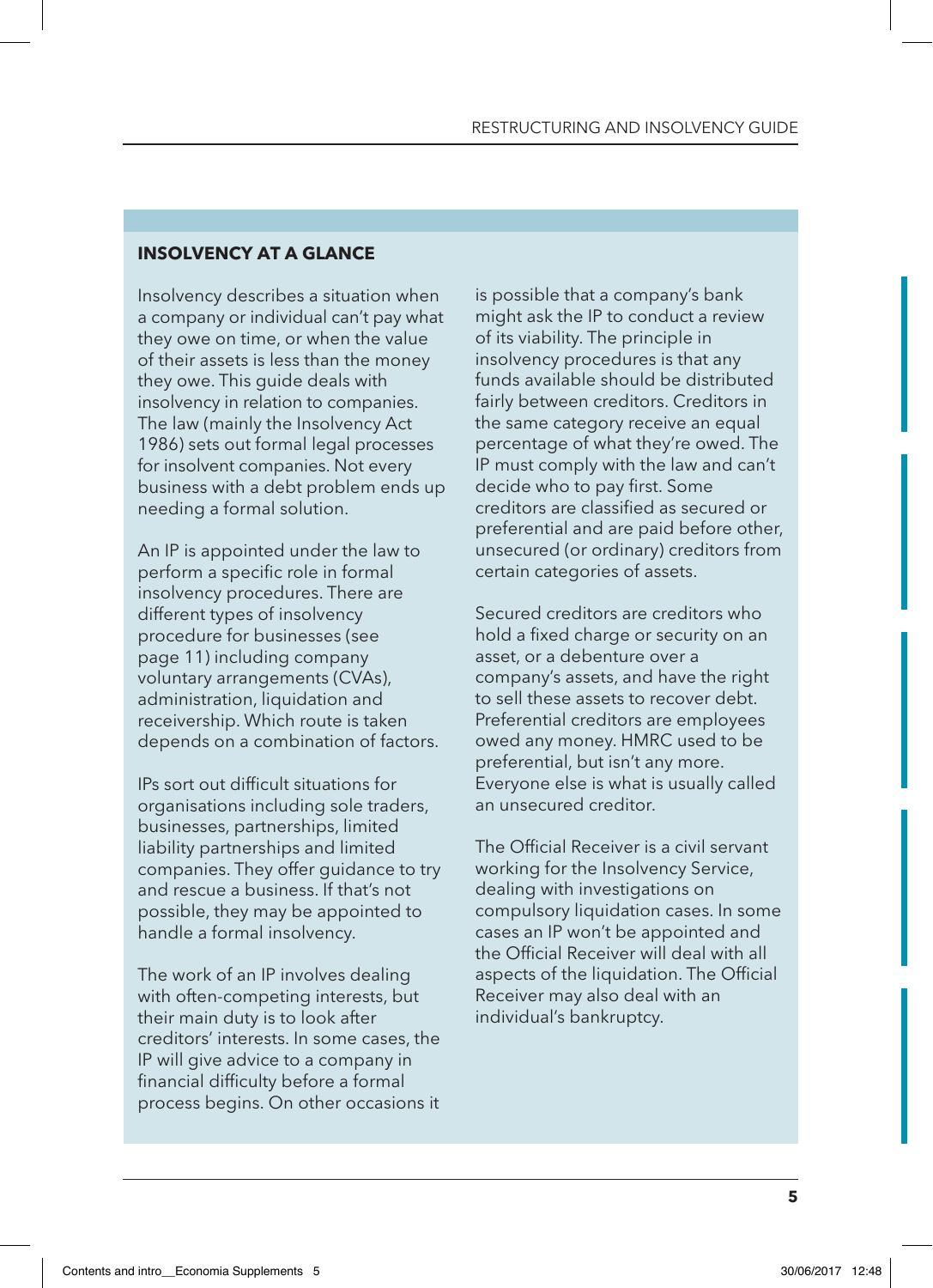## *1. Growth*

It may seem counterintuitive to think about failure at a time of growth. But there is evidence that the busiest times for IPs are in periods of economic growth and especially during the recovery from recessions. Businesses that have struggled to make sales but have survived can find themselves inundated with orders. This can lead to a loss of financial discipline and liquidity issues as cash is sucked out of the business to fulfil orders well before payment is received.

The need to have sound financial disciplines in place is well documented, but it is less obvious how decisions made as a business is thriving can lead it into trouble. The seeds for failure are often planted in good times.

So what are the signs to watch for? How can successful, growing businesses know they aren't storing up problems? One feature of successful businesses is accurate and up-to-date management information (MI). The need for this begins at launch when the founders identify their key success metrics.

To know a business is succeeding, those running it have to know the vital signs that allow them to monitor its health. For some that means daily MI, for others weekly, while for others monthly will be enough. Increasingly, monitoring is done in real time, with MI presented in a 'dashboard' that allows owners to keep an eye on the essentials. One measure to watch is the cash flow statement, along with cash in the bank. Other factors include creditor and debtor days.

A common mistake is over-trading, where a business takes orders without considering its cash flow. If suppliers demand money on terms worse than customers pay on, or there are delays being paid, each order can lead to a worse short-term position. The same can happen if currency fluctuations catch a business out and it loses money on each sale. If protections and measures aren't taken against this, a business will get into difficulties while seeming to thrive.

In these cases the gap has to be plugged, through credit, quicker payment, or another type of financial injection, such as debt or investment.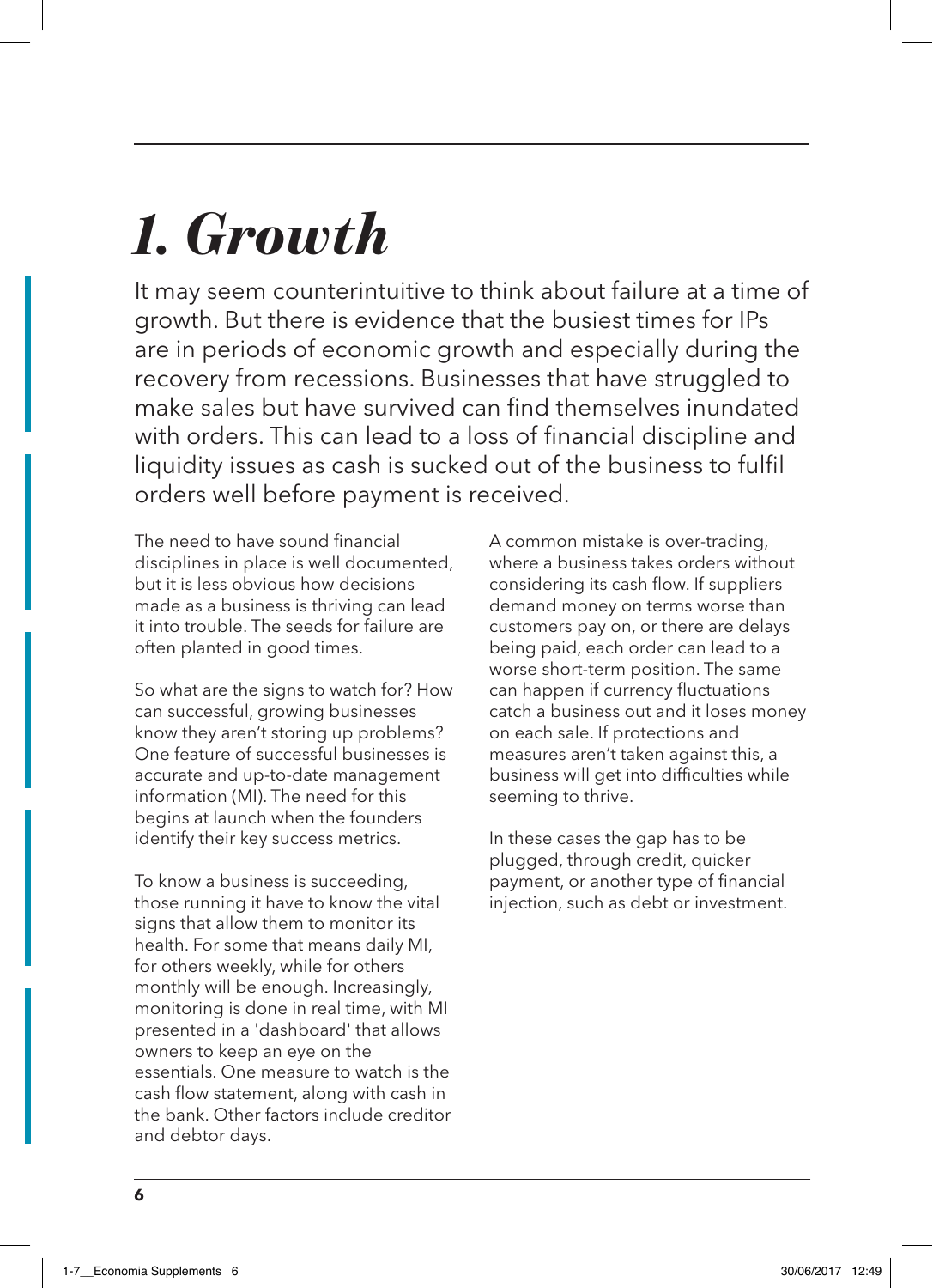# *2. Underperformance*

Early signs of underperformance can be difficult to spot. Unless there is a sudden and catastrophic disaster (a sudden loss of key staff, a new competitor with a better or cheaper product), it is possible for a business to trade apparently successfully while things go wrong under the surface.

This is where owners and managers need to keep an eye on the key success metrics they have identified. Early signs of a problem can include a lower-thanexpected bank balance, surprising use of an overdraft or lower profit margins. This indicates costs of production or overheads rising faster than revenues. This can be managed for a short time if the business is aware it is happening.

If inflation forces up costs or exchange rates move to make components more expensive, action might be needed to maintain margins. Businesses with lots of debt need to watch interest rates. This is especially true now business has got used to low interest rates. Research shows that 80,000 businesses would be unable to service debts after a small interest rate rise.<sup>\*</sup> That's double the number who said the same thing six months earlier.

Even owners without a grasp of key metrics often get a sense things aren't going well before they see flaws in the business. The business might feel 'under the weather'. It might be nothing serious or it might be the start of something bad.

The best advice is always ask tough questions and always act early. If problems are known, owners can act. More often it isn't simple and getting support early is better than waiting while things get worse. Liquidity or cash flow problems rarely fix themselves. Finding the cause is vital, as is understanding differences between a symptom and root cause. This is one way a licensed IP, or other trusted adviser, can help.

## *'Always ask tough questions and always act early'*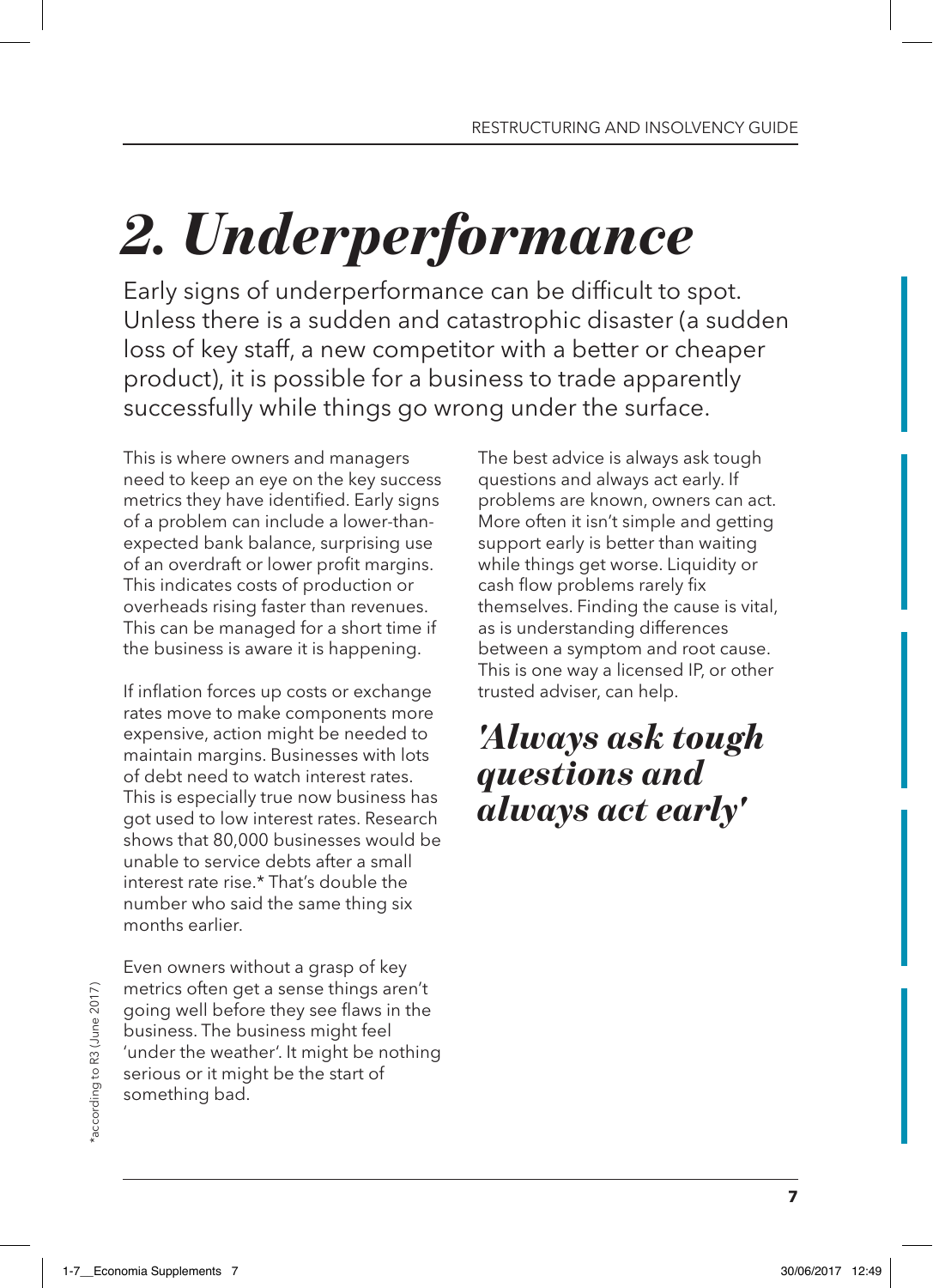## *3. Distress*

If no remedial action is taken, an underperforming business can quickly slip into distress, entering what is sometimes known as 'the zone of insolvency'. Remember that this is a distress situation and not yet a crisis. At this stage it is far from certain a business is bound to fail or indeed bound to enter any formal insolvency process. If owners haven't acted to restructure or resolve potential problems, this is the time to. Having entered into a situation of distress, it is more likely than not that some external agency will be required for the business to survive and get back to performing as it should.

The earlier you spot the signs of distress in a business and start to take action, the better. The higher you are up the decline curve, the more time you have and the more assets and wherewithal you have to be able to make the changes necessary to save and turn the business around.

While it is almost impossible to act too early to save a business, it is very easy to leave it too late. This is a problem compounded by business owners being reluctant to contemplate assistance from an IP.

Taking advice sooner rather than later and speaking to a licensed IP can make all the difference. If you visit the IP at the last minute, as you are defaulting on an HMRC Time to Pay arrangement or can't pay your wage bill or meet the demands of another creditor, it might be difficult for the IP to avoid a formal insolvency process.

The sooner you recognise the signs of distress and consult an IP, the more options the IP will be able to offer.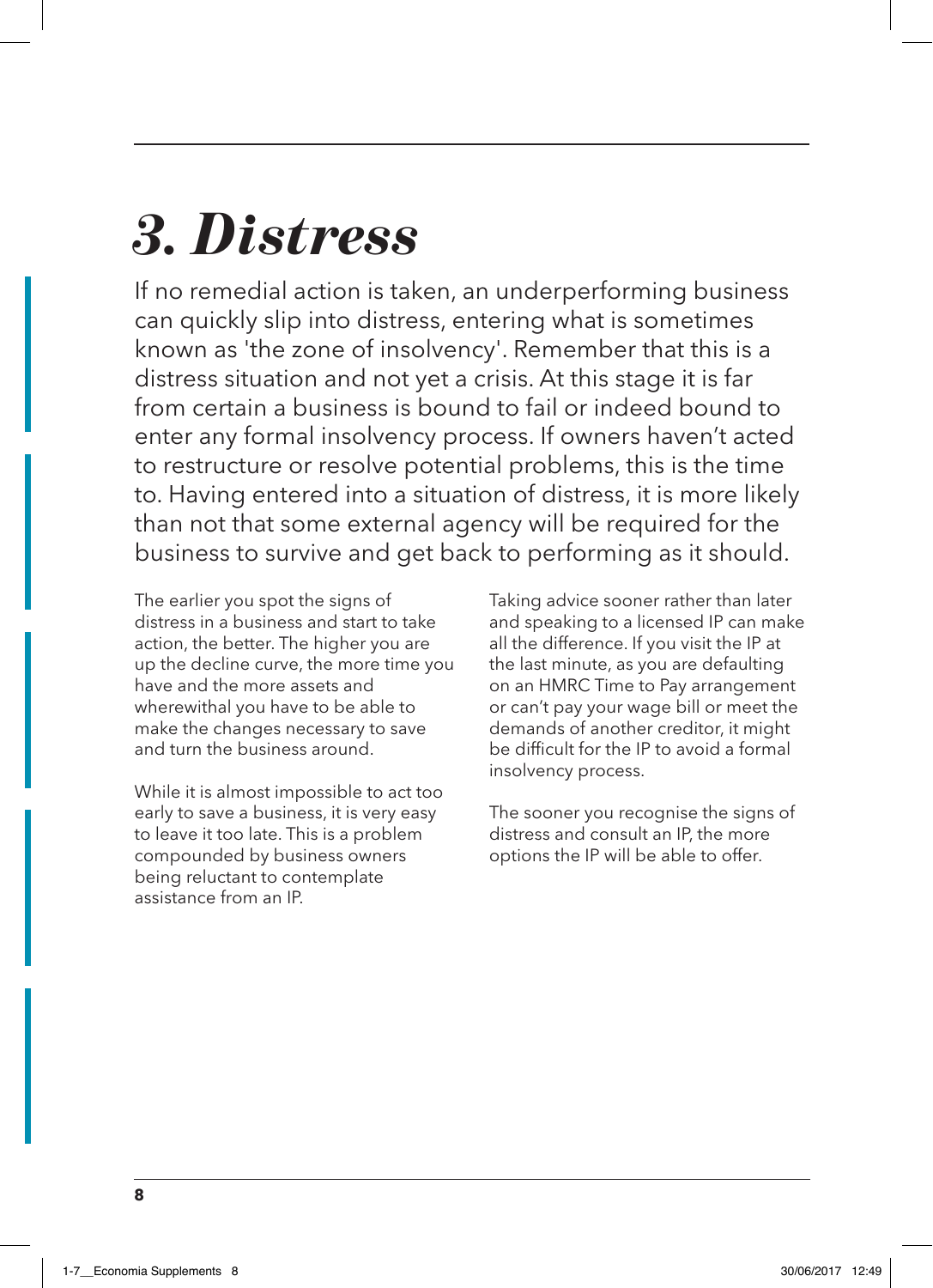## **SIX SIGNS OF DISTRESS**

## **1. Cash flow**

The first sign things are going wrong is a constant lack of cash. The old adage that cash is king exists for a reason. All businesses suffer periodic dips where cash is tight. But if cash flow is continually a problem, the business is in trouble. If a business is continually spending more than it earns, unless it is deliberate and well funded (as with some tech businesses at launch) it will lead to problems.

## **2. High interest payments**

This could indicate poor financial health and be a sign your bank or other lender is suspicious of your viability. If lenders view you as high risk, funding debt will cost more. It is also a bad sign if lenders always seek stronger personal guarantees or security against any money they lend.

## **3. Defaulting on bills**

Everyone misses a payment or forgets a bill, but if the frequency with which it occurs increases, it suggests a business can't pay its way. This is a sign it is under funded, isn't chasing debts hard enough or is heading to liquidation. Defaults on HMRC or on other formal arrangements can be particularly damaging. It can also be bad for your reputation and that of your business.

## **4. Extended debtor or creditor days**

Another sign of possible trouble is a rise in either debtor or creditor days. If your business has to delay payments to creditors, this can force some suppliers to cut off the supply of vital components or ingredients. Likewise if you are unable to effectively chase payment it may cause future cash flow problems. Either way, sudden changes in these numbers should be investigated to see whether they are signs of something more serious.

## **5. Falling margins**

Ask any experienced entrepreneur and they will tell you that for longterm survival what matters are profits, not sales. As the old saying goes, turnover is vanity, profit is sanity. Falling margins suggest that costs are too high and prices or income is too low. This is not a sustainable position.

### **6.Unhappiness**

It may sound simple, but businesses in distress are rarely happy. Owners and managers, who can sense something is wrong (but may not be sure what) get stressed and pass it on. They start cutting at random to make savings, or deploy sudden switches in strategy to try and revive things. Lots of senior people may leave in a short time. These are all signs that the business might be heading down the decline curve and that action is needed urgently to pull things back.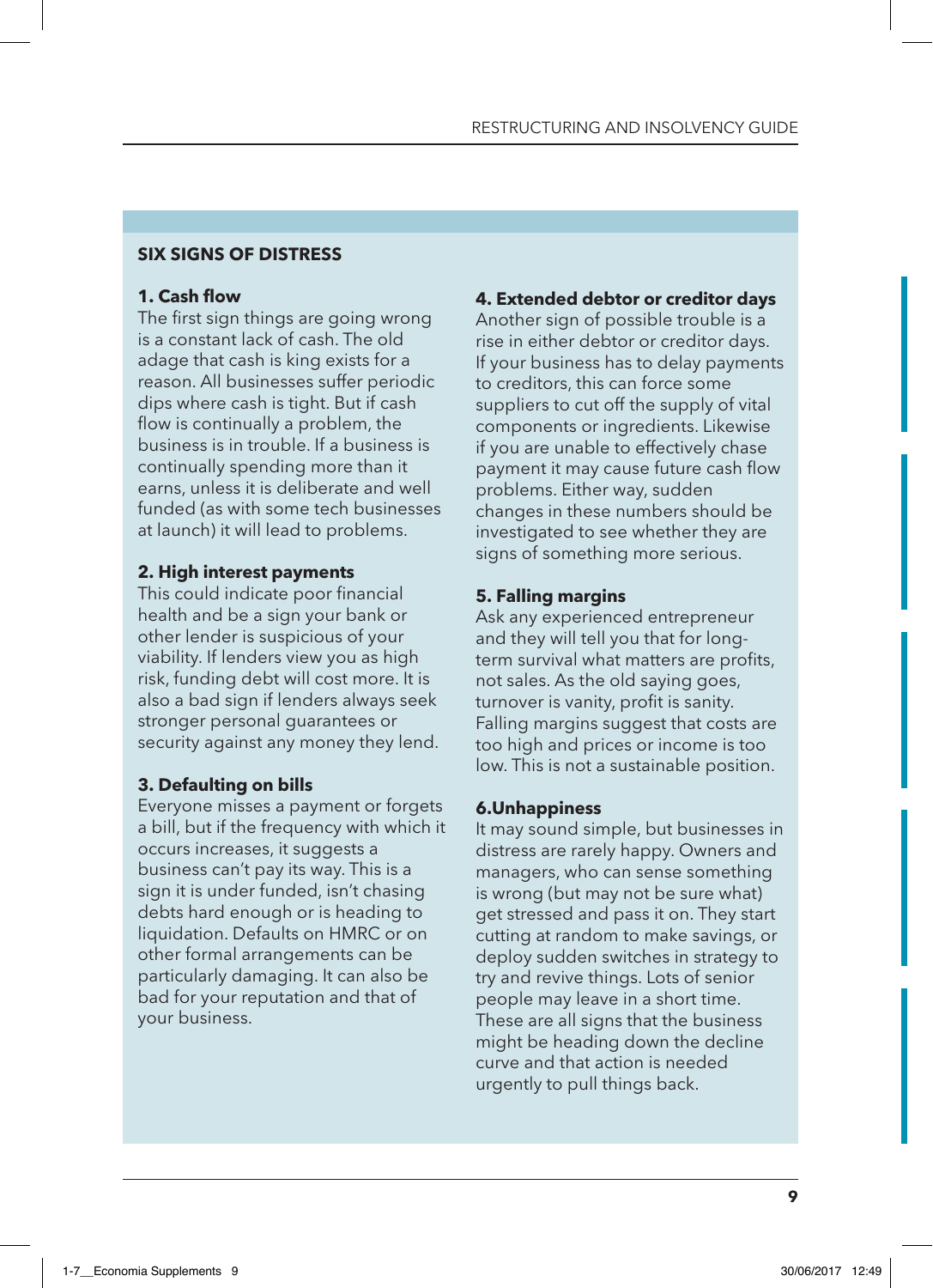## *4. Crisis*

While the word crisis is somewhat overused in modern life, a business that ignores signs of distress will eventually hit crisis point. The business may get into extreme difficulties due to a lack of liquidity that makes it impossible to meet overheads, pay staff, taxes and fines or simply finance the running of the business. Without cash, it is a fair assumption that any business will seize up, stagnate and eventually die.

By the time a situation of distress has developed into a full-blown crisis, there are fewer options open to the business owner and the IP. In general, IPs would always rather be approached when a business is further up the decline curve, with problems identified at an earlier stage and more time and resource available to help with the recovery.

However, even at a later stage, it is still better to seek advice and help from a licensed IP than to do nothing, or try to resolve things without help. Clarity of thinking is a major advantage when dealing with a crisis and the distance offered by a third party – not to mention the vast experience and technical expertise they bring – allows an IP to offer the best possible advice.

They will help a business owner consider all the possible ways out of a crisis. At this late stage it is unlikely that there will be an alternative to some kind of formal insolvency arrangement. It is better to do this voluntarily with the help of an experienced professional adviser than to face it alone.

And it is worth noting that if you seek advice from an unregulated adviser, they will then have to pass you onto a licensed IP to implement a solution. This, and the fact that IPs are regulated, is why it makes sense to go to a licensed IP directly.

## *'It is better, even at a late stage, to seek help and advice'*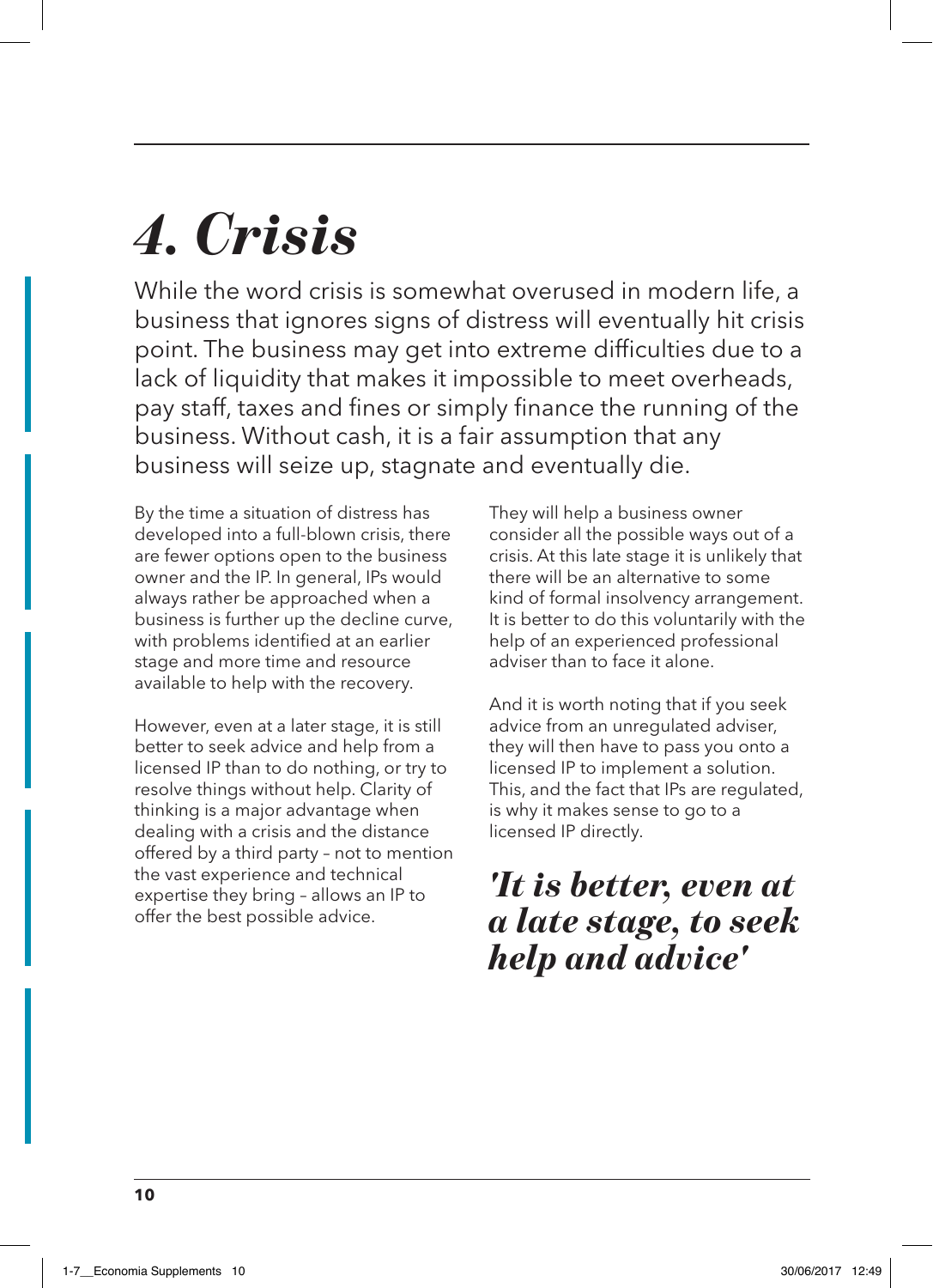## **CORPORATE INSOLVENCY MEASURES**

#### **Company voluntary arrangement**

A company voluntary arrangement (CVA) allows a company that owes money to enter into an arrangement with creditors to repay its debts or a percentage of them. In voluntary arrangements, the IP will initially be the nominee for the proposed arrangement. As nominee, the IP has to make sure creditors receive the information to decide whether they want to approve the arrangement. If the arrangement is approved, the IP will become the supervisor and be responsible for making sure any agreed terms are met.

### **Administration**

An administration allows an IP to try to rescue a company or sell its assets to repay the creditors as much of what they're owed as possible. In some cases, the IP advises the directors or a major creditor on the different options available before the administrator is appointed. A pre-pack administration is an arrangement under which the sale of all or part of the company's business and assets is negotiated with a purchaser before the administrator is appointed. Soon after appointment, the administrator completes the sale. If there's been a pre-pack, the administrator will send creditors notification explaining why the pre-pack was appropriate.

## **Receivership**

A receivership is a procedure to recover money lent to a business for a secured creditor (such as a bank). In some receivership situations the IP advises directors or the secured creditor on the different options available before the receiver is appointed.

## **Liquidation**

In liquidations, assets are collected and sold by the IP. The proceeds are used to pay creditors, in a specific order. The courts can order compulsory liquidation (called winding-up) or directors of the company may decide to put the company into voluntary liquidation. In a compulsory liquidation, the Official Receiver initially acts as liquidator. An IP may be appointed later. Before a voluntary liquidation, an IP may help directors meet legal duties, calling meetings of shareholders and seeking a decision from creditors. If a business is solvent, it may be wound-up in a members' voluntary liquidation. An IP must still be appointed liquidator and it must be possible to pay all creditors in full, with statutory interest, if applicable.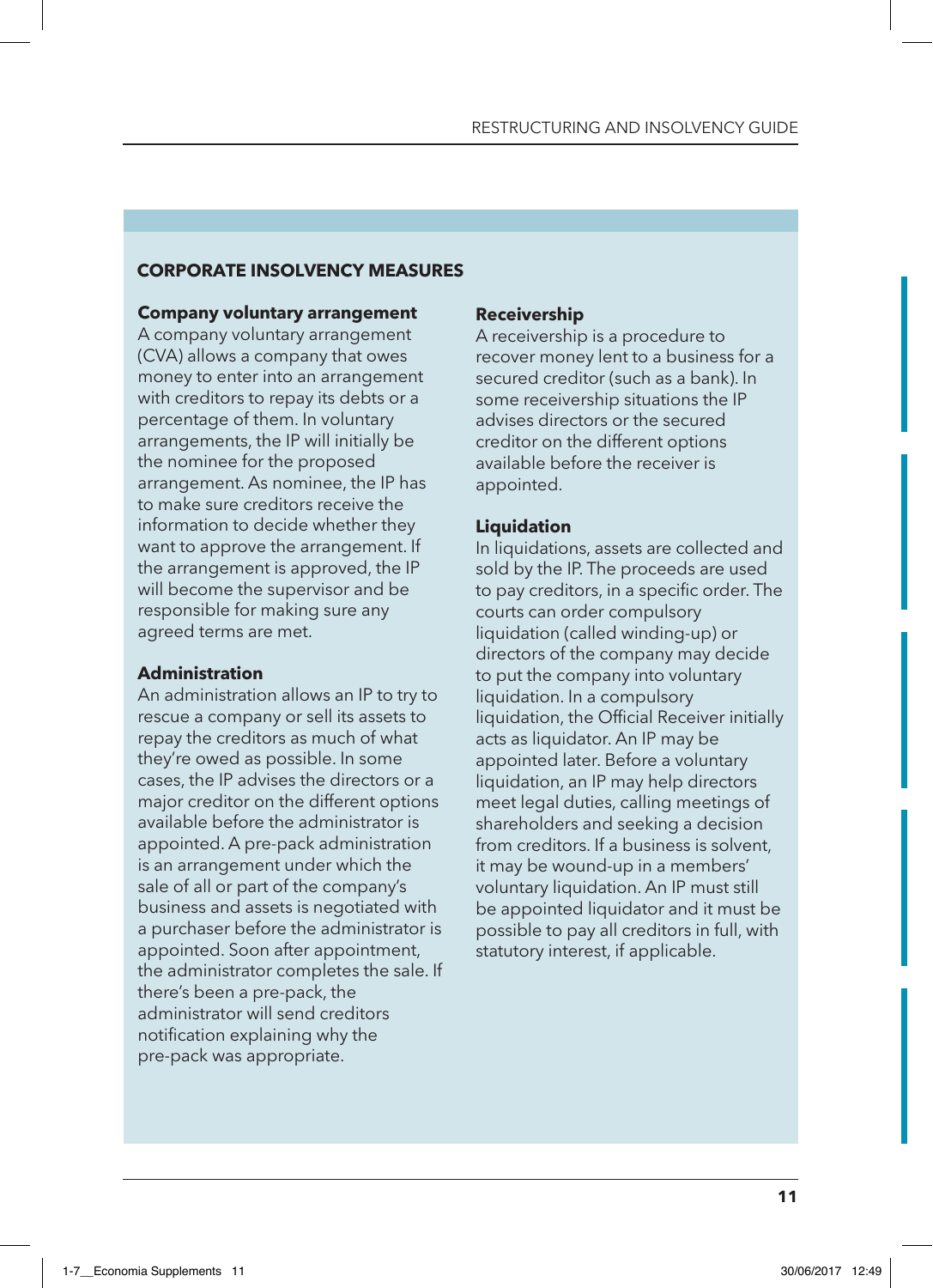## *5. Crisis management*

There are usually several routes out of a crisis, but not all lead to the same outcome in the long term. For most business owners there are two clear options – save the business or just let it collapse.

The value of an IP is that, having faced this decision many times before, they are able to identify whether there is a realistic chance of survival, of the business recovering and succeeding over time. This is one of the key roles of the experienced IP, working with the business owners and managers, to try and identify the optimal route out of a crisis. But IPs can help to manage the crisis in the short term, even if that means taking formal proceedings.

Changing a company's culture or altering the product offering to strip out loss-making product lines can take time, but there are sometimes a number of simpler, quicker and important measures to help prevent the total collapse of a business, even if it needs to go through a formal process to emerge stronger.

Getting cost controls properly in place, insisting all purchases (however small) are signed off centrally by the managing director or finance director, chasing harder to collect outstanding debts, or agreeing new payment terms with creditors can have a quick impact and help ease an immediate crisis.

The most likely immediate priority in managing a liquidity crisis is reducing costs while maximising income. This requires difficult decisions that get to the fundamentals of the way a business organises itself and operates. This is another way in which the independent, outside voice of the IP or other adviser can make a difference.

Crisis management always involves tough decisions and often the need to use the range of insolvency measures open to the IP. These decisions are never taken lightly, but are often in the best interest of creditors, employees and the business owners.

At the point a company is technically insolvent, or there are doubts about its solvency, the directors' duties change, with them having to act in the interest of creditors rather than shareholders.

## *'An experienced IP will work with business owners to identify the optimal route out of crisis'*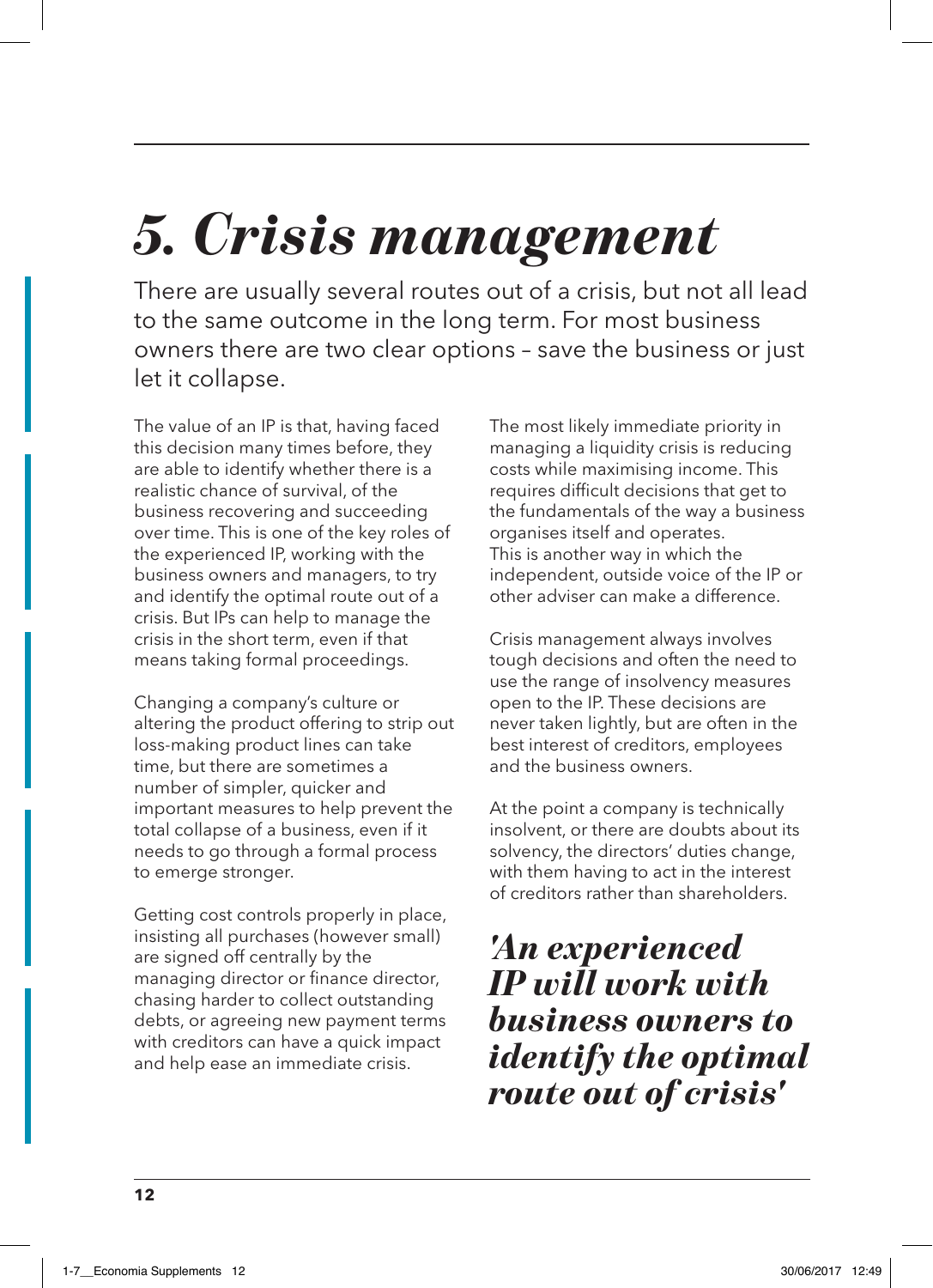## *6. Stabilisation*

Having acted in time and averted a crisis, an IP or other advisers can work towards a longer-term plan to put the business on a more sustainable footing. Depending on the ownership model and actions taken to date, this may mean bringing in a new senior management team.

But if crisis management is about making sure the business avoids imminent collapse, this stabilisation phase is about making sure any changes made and its operational approach create a sustainable model for all concerned parties.

In many ways this stage is similar to the launch of the business. If the right decisions are made at the start, with the right financial controls and systems being in place, it is less likely a business will end up in trouble.

This stabilisation phase is about renewal and building new foundations for a business, this time with a more financially sustainable approach.

At this point an IP should be able to help the business begin to see the other side of the crisis. Of course, if the company has gone into liquidation there will be no way back. But if the company entered a CVA it may be possible for it to return to more normal trading conditions at this point.

The same may be true of some pre-pack arrangements. Here as well, as evidence begins to gather that shows the business is beginning to get back on its feet, it may be possible to re-engage with creditors and lenders to start to get the business operating at a normal level for the future.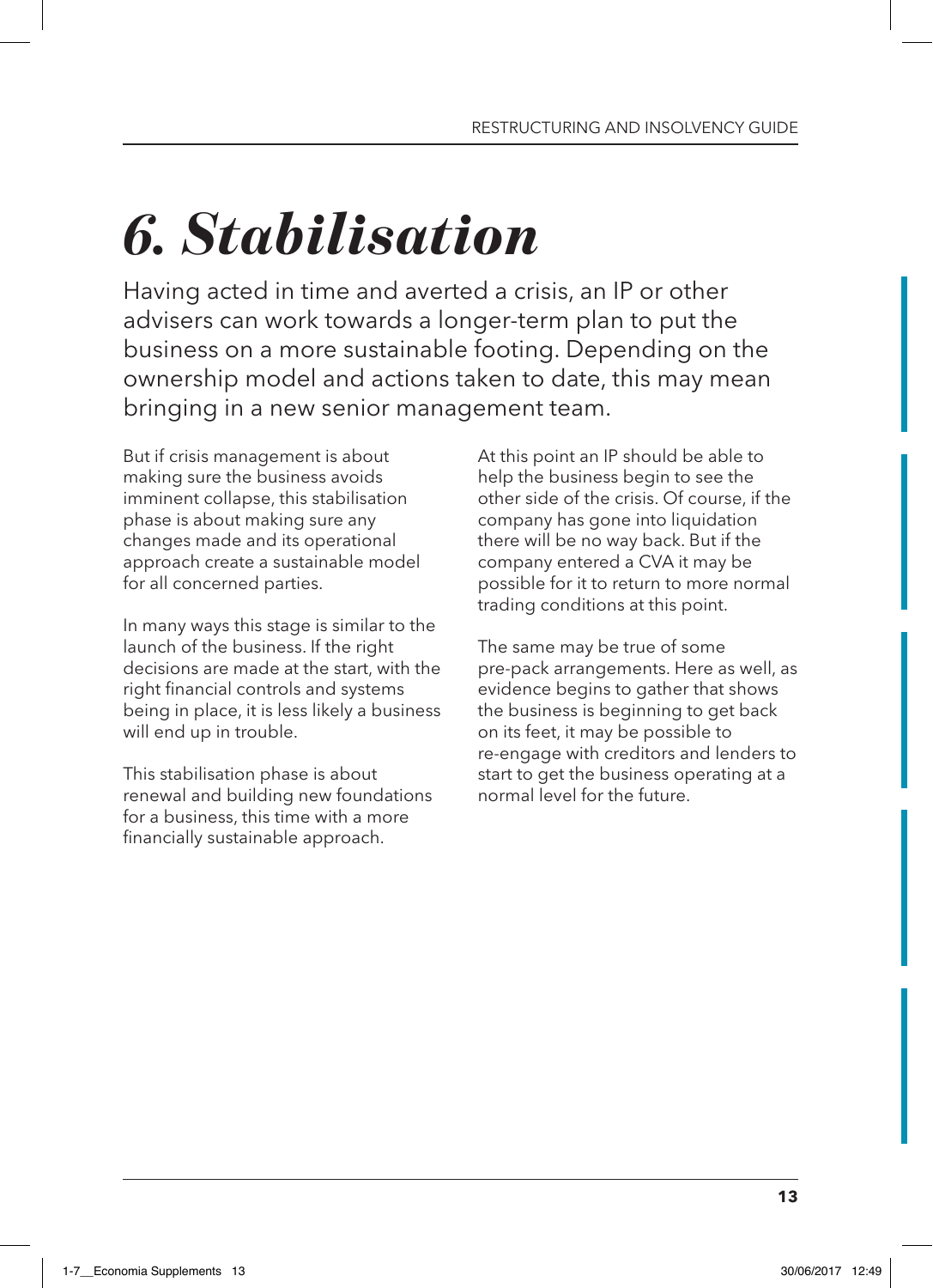## *7. Recovery*

Is there a better feeling for a business owner who has been through difficult times than knowing the business is back in business?

Returning to profitable and sustainable growth, in full recovery mode, is a major relief for any owner who faced the threat of collapse. Here, too, there is a role for advice and support from experienced professionals.

The primary objective now is to make sure changes made to the business, which got it through a crisis and back to recovery, are not forgotten in the rush to establish business as usual.

Unless it was a major one-off external event or an unfortunate string of events, it is highly likely the business owners or managers had some responsibility for its troubles and therefore sowed the seeds for their own downfall.

Whether that was a matter of not doing the right things or not doing things right would have been established through the crisis management and stabilisation periods.

There may still need to be some continued input from a recovery or turnaround practitioner to work with the business owner to ensure new, better habits and new, more profitable approaches to business are carried on.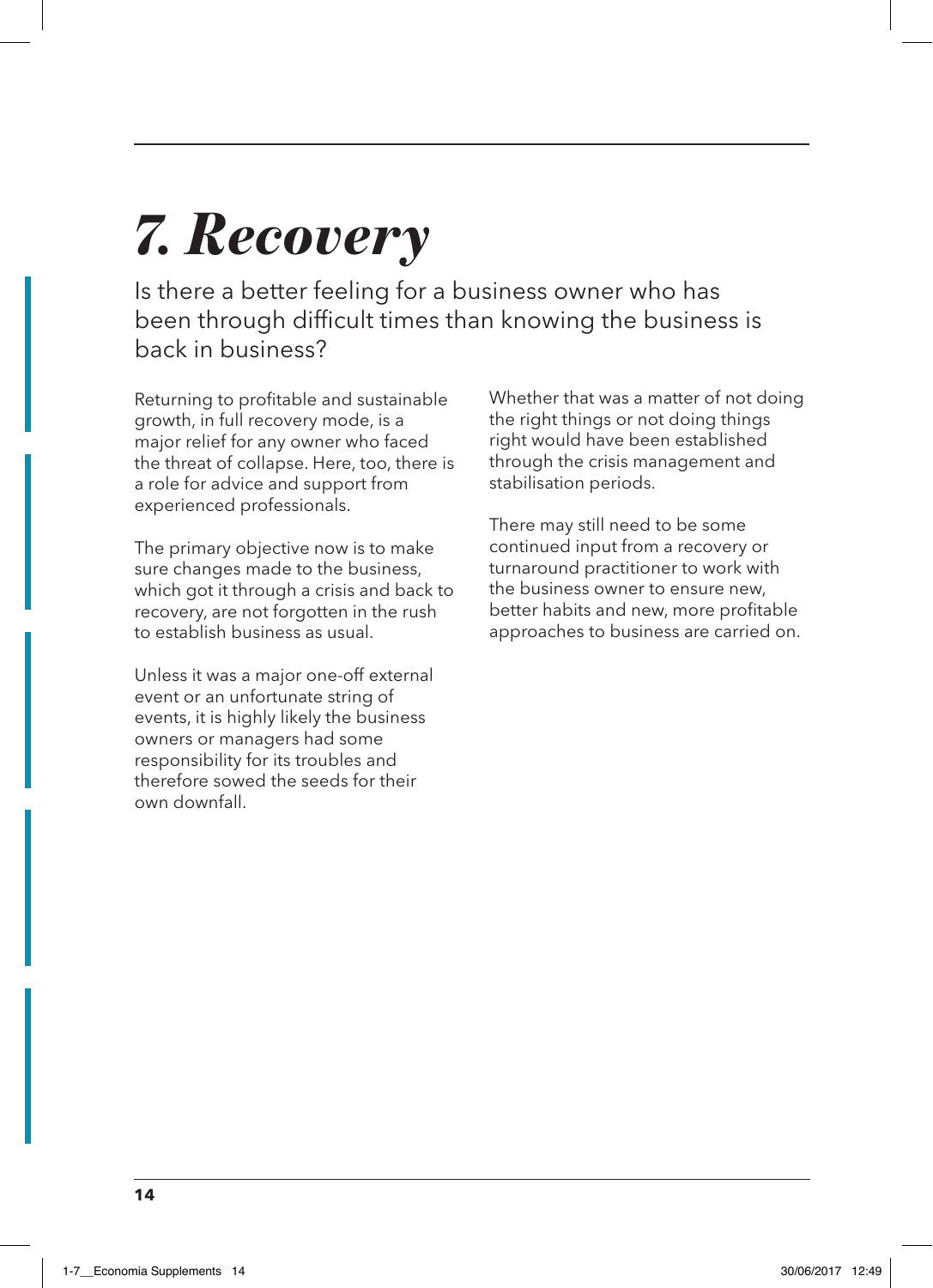## **FURTHER INFORMATION**

## **ICAEW**

ICAEW is a recognised professional body under the Insolvency Act 1986 and the largest regulator of insolvency practitioners in the UK. ICAEW's website includes information on how businesses can find a chartered accountant.

321 Avebury Boulevard, Milton Keynes, MK9 2FZ, UK +44 (0)1908 248 250 contactus@icaew.com icaew.com

## **The Insolvency Service**

The Insolvency Service is an executive agency sponsored by the Department for Business, Energy & Industrial Strategy (BEIS) that oversees the insolvency profession and deals with some insolvencies through its Official Receiver offices. It produces a series of leaflets for those affected by insolvency issues.

0845 602 9848 insolvencydirect.bis.gov.uk ExternalOnlineForms/GeneralEnquiry.aspx gov.uk/government/organisations/insolvency-service

## **ICAEW Business Advice Service**

The ICAEW Business Advice Service (BAS) offers small businesses a free advice session with a qualified ICAEW Chartered Accountant. Businesses can use the BAS website, businessadviceservice.com, to find their nearest office.

### **The Association of Business Recovery Professionals (R3)**

This is the trade association for IPs.

8th floor, 120 Aldersgate Street, London, EC1A 4JQ, UK +44 (0)20 7566 4200 association@r3.org.uk r3.org.uk